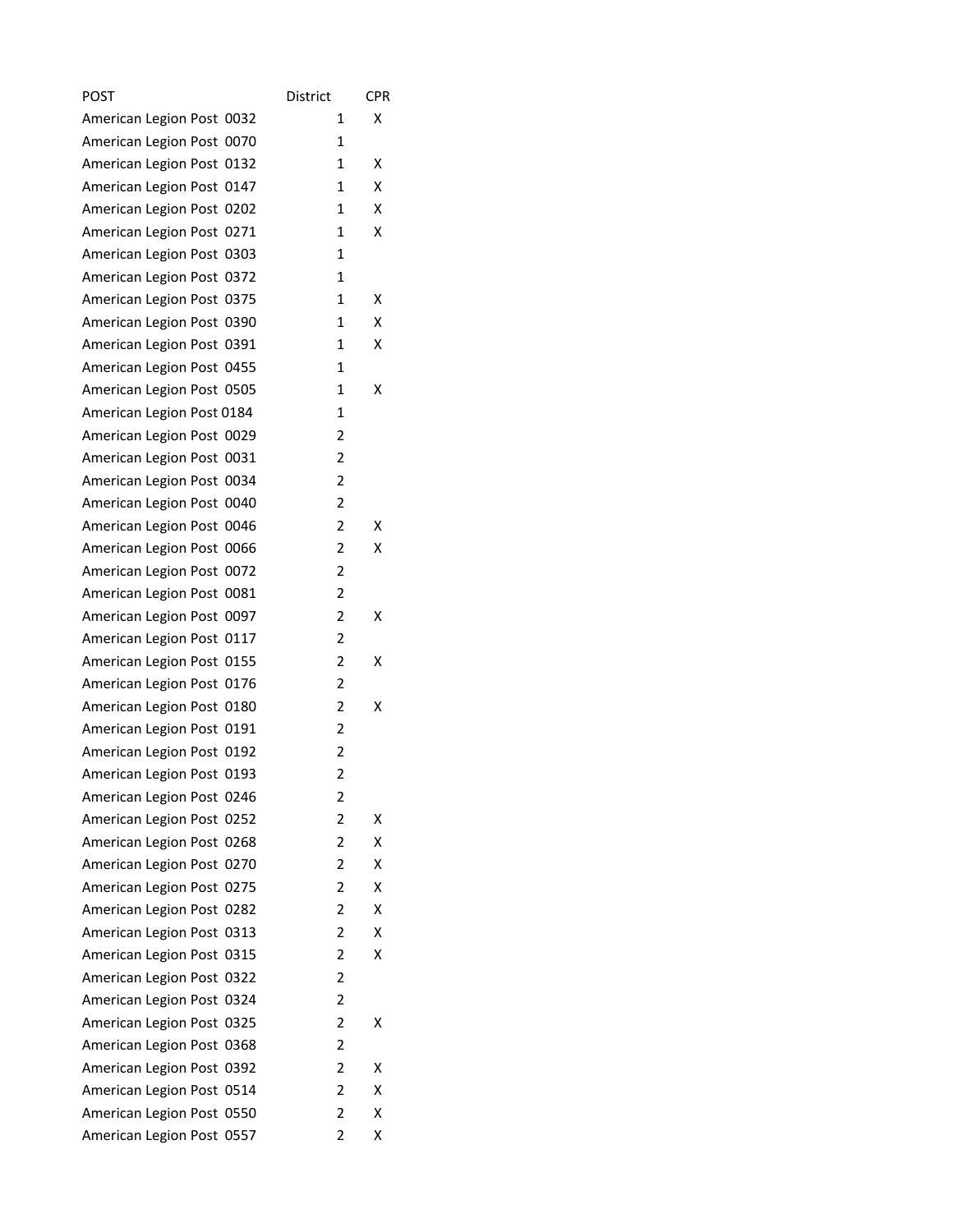| American Legion Post 0036 | з | Χ |
|---------------------------|---|---|
| American Legion Post 0042 | з |   |
| American Legion Post 0048 | 3 | Χ |
| American Legion Post 0052 | 3 | х |
| American Legion Post 0053 | 3 | X |
| American Legion Post 0054 | 3 | х |
| American Legion Post 0055 | 3 | х |
| American Legion Post 0079 | 3 | X |
| American Legion Post 0156 | 3 | X |
| American Legion Post 0157 | 3 | X |
| American Legion Post 0195 | 3 | х |
| American Legion Post 0196 | 3 | х |
| American Legion Post 0207 | 3 | х |
| American Legion Post 0222 | 3 |   |
| American Legion Post 0257 | з | Χ |
| American Legion Post 0259 | 3 | Χ |
| American Legion Post 0280 | 3 | X |
| American Legion Post 0298 | 3 |   |
| American Legion Post 0360 | 3 | Χ |
| American Legion Post 0465 | 3 | Χ |
| American Legion Post 0475 | 3 |   |
| American Legion Post 0026 | 4 |   |
| American Legion Post 0045 | 4 | х |
| American Legion Post 0049 | 4 | X |
| American Legion Post 0051 | 4 | Χ |
| American Legion Post 0068 | 4 |   |
| American Legion Post 0073 | 4 | x |
| American Legion Post 0084 | 4 | X |
| American Legion Post 0085 | 4 | Χ |
| American Legion Post 0089 | 4 |   |
| American Legion Post 0105 | 4 |   |
| American Legion Post 0127 | 4 | Χ |
| American Legion Post 0137 | 4 | х |
| American Legion Post 0138 | 4 |   |
| American Legion Post 0140 | 4 | x |
| American Legion Post 0160 | 4 | Χ |
| American Legion Post 0169 | 4 |   |
| American Legion Post 0170 | 4 | Χ |
| American Legion Post 0174 | 4 | Χ |
| American Legion Post 0204 | 4 | X |
| American Legion Post 0220 | 4 | Χ |
| American Legion Post 0223 | 4 |   |
| American Legion Post 0266 | 4 | х |
| American Legion Post 0309 | 4 |   |
| American Legion Post 0331 | 4 | х |
| American Legion Post 0335 | 4 | Χ |
| American Legion Post 0344 | 4 | Χ |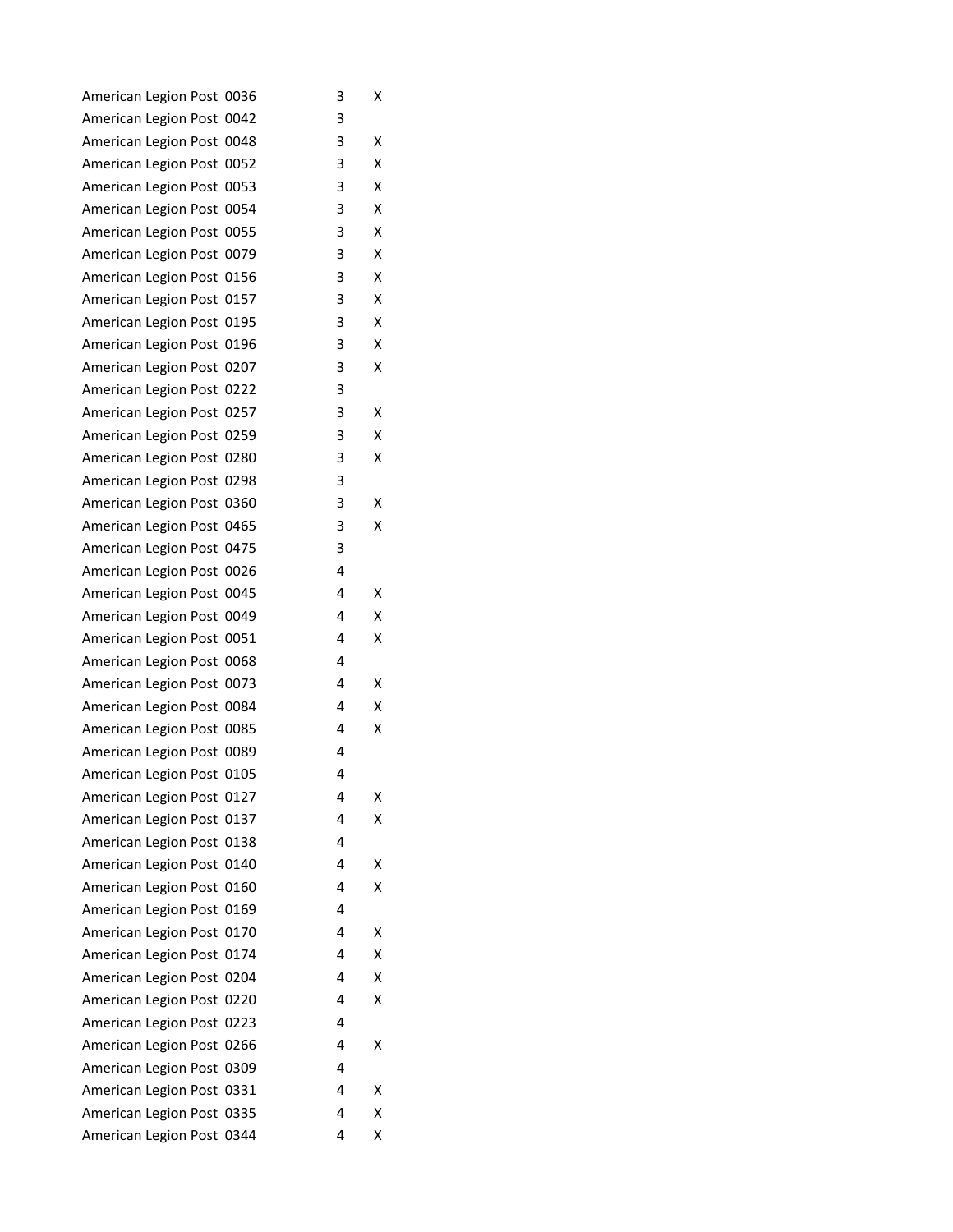| American Legion Post 0345 | 4 |   |
|---------------------------|---|---|
| American Legion Post 0353 | 4 | Χ |
| American Legion Post 0362 | 4 | X |
| American Legion Post 0365 | 4 | x |
| American Legion Post 0410 | 4 |   |
| American Legion Post 0454 | 4 | х |
| American Legion Post 0484 | 4 | х |
| American Legion Post 0518 | 4 | x |
| American Legion Post 0533 | 4 |   |
| American Legion Post 0563 | 4 | Χ |
| American Legion Post 0568 | 4 | Χ |
| American Legion Post 0002 | 5 | Χ |
| American Legion Post 0006 | 5 | X |
| American Legion Post 0028 | 5 | X |
| American Legion Post 0033 | 5 | x |
| American Legion Post 0047 | 5 |   |
| American Legion Post 0059 | 5 |   |
| American Legion Post 0102 | 5 | x |
| American Legion Post 0107 | 5 | X |
| American Legion Post 0123 | 5 | х |
| American Legion Post 0152 | 5 |   |
| American Legion Post 0154 | 5 | x |
| American Legion Post 0179 | 5 |   |
| American Legion Post 0208 | 5 | Χ |
| American Legion Post 0258 | 5 |   |
| American Legion Post 0287 | 5 |   |
| American Legion Post 0292 | 5 | х |
| American Legion Post 0305 | 5 |   |
| American Legion Post 0311 | 5 | Χ |
| American Legion Post 0356 | 5 | х |
| American Legion Post 0376 | 5 | Χ |
| American Legion Post 0451 | 5 | Χ |
| American Legion Post 0459 | 5 | Χ |
| American Legion Post 0528 | 5 | X |
| American Legion Post 0532 | 5 | X |
| American Legion Post 0537 | 5 | Χ |
| American Legion Post 0401 | 5 |   |
| American Legion Post 1111 | 5 |   |
| American Legion Post 0012 | 6 | х |
| American Legion Post 0038 | 6 | X |
| American Legion Post 0064 | 6 | X |
| American Legion Post 0119 | 6 | Χ |
| American Legion Post 0141 | 6 | Χ |
| American Legion Post 0148 | 6 |   |
| American Legion Post 0158 | 6 | х |
| American Legion Post 0178 | 6 | Χ |
| American Legion Post 0183 | 6 |   |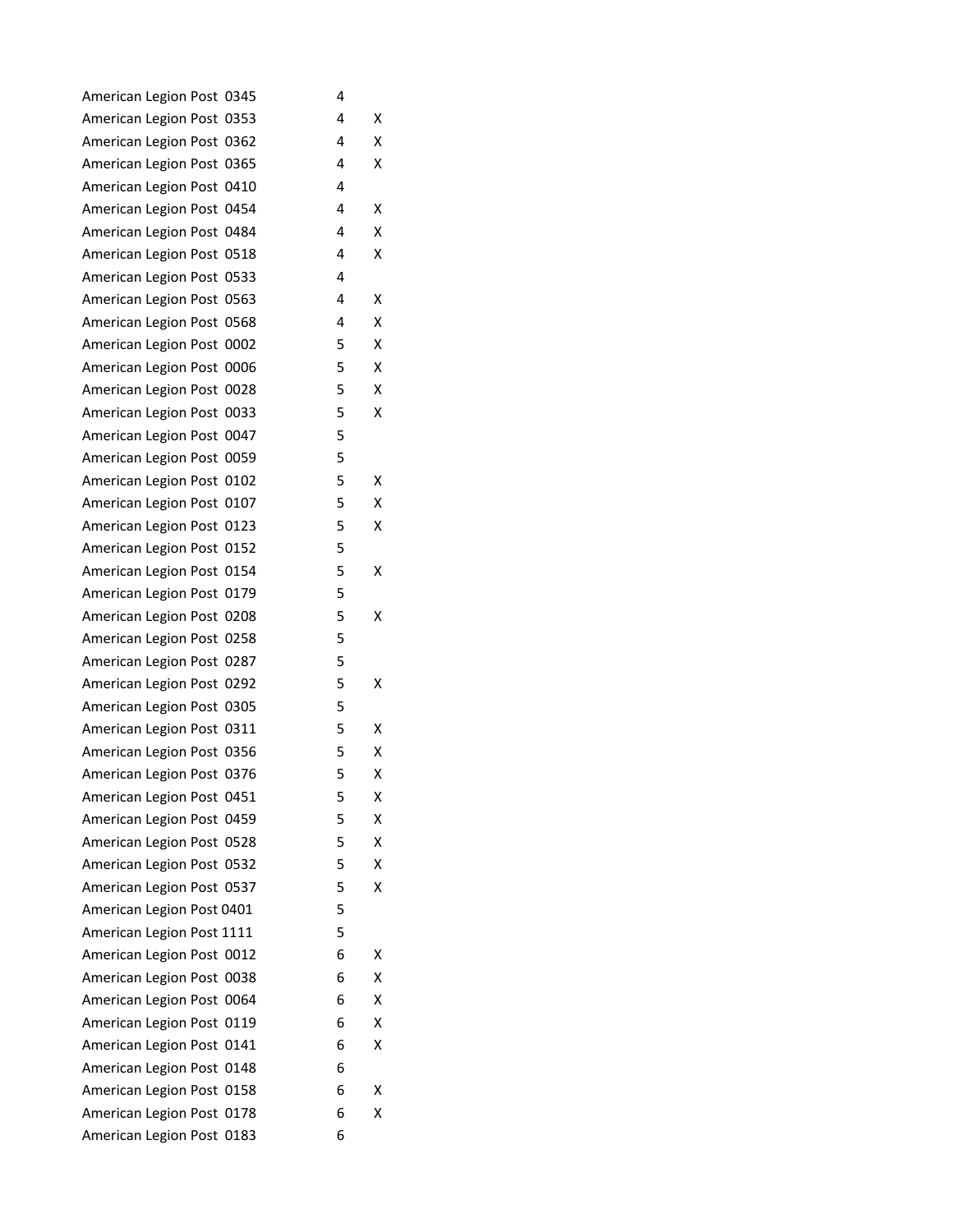| American Legion Post 0205 | 6 |   |
|---------------------------|---|---|
| American Legion Post 0235 | 6 | х |
| American Legion Post 0237 | 6 |   |
| American Legion Post 0238 | 6 | x |
| American Legion Post 0267 | 6 | Χ |
| American Legion Post 0269 | 6 | х |
| American Legion Post 0283 | 6 | x |
| American Legion Post 0294 | 6 | x |
| American Legion Post 0296 | 6 |   |
| American Legion Post 0306 | 6 |   |
| American Legion Post 0321 | 6 | х |
| American Legion Post 0367 | 6 | x |
| American Legion Post 0413 | 6 | x |
| American Legion Post 0415 | 6 | x |
| American Legion Post 0419 | 6 | x |
| American Legion Post 0460 | 6 |   |
| American Legion Post 0491 | 6 |   |
| American Legion Post 0510 | 6 | х |
| American Legion Post 0001 | 7 |   |
| American Legion Post 0004 | 7 | х |
| American Legion Post 0007 | 7 | x |
| American Legion Post 0008 | 7 |   |
| American Legion Post 0016 | 7 | Χ |
| American Legion Post 0135 | 7 |   |
| American Legion Post 0139 | 7 | х |
| American Legion Post 0142 | 7 |   |
| American Legion Post 0161 | 7 |   |
| American Legion Post 0164 | 7 | х |
| American Legion Post 0181 | 7 | Χ |
| American Legion Post 0197 | 7 | х |
| American Legion Post 0255 | 7 | Χ |
| American Legion Post 0261 | 7 |   |
| American Legion Post 0286 | 7 |   |
| American Legion Post 0293 | 7 | x |
| American Legion Post 0320 | 7 | x |
| American Legion Post 0326 | 7 |   |
| American Legion Post 0351 | 7 | х |
| American Legion Post 0369 | 7 | Χ |
| American Legion Post 0382 | 7 | x |
| American Legion Post 0400 | 7 | Χ |
| American Legion Post 0408 | 7 | Χ |
| American Legion Post 0421 | 7 | Χ |
| American Legion Post 0449 | 7 | x |
| American Legion Post 0457 | 7 | x |
| American Legion Post 0479 | 7 |   |
| American Legion Post 0489 | 7 | Χ |
| American Legion Post 0499 | 7 | х |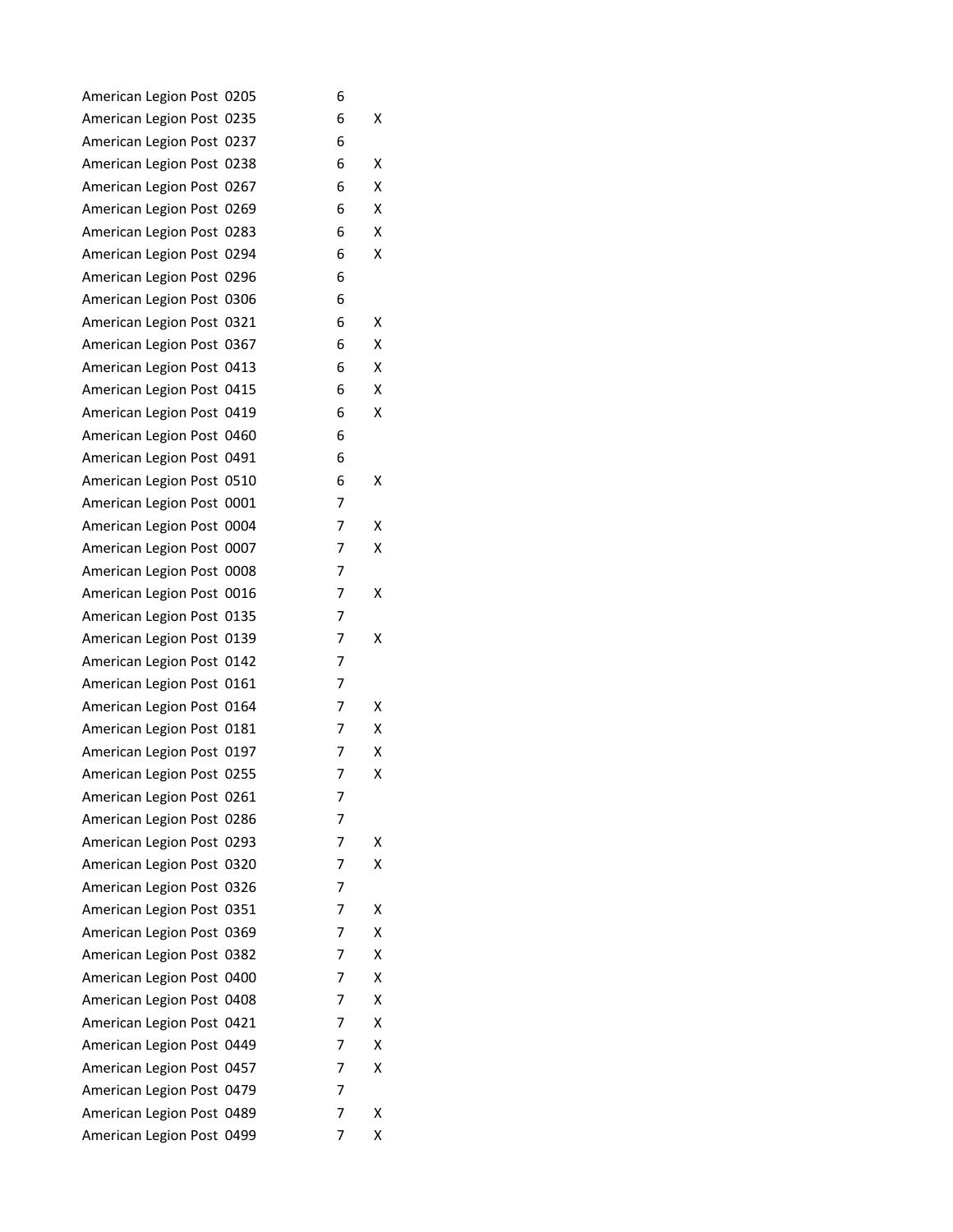| American Legion Post 0504    | 7 |   |
|------------------------------|---|---|
| American Legion Post 0516    | 7 | Χ |
| American Legion Post 0525    | 7 | Χ |
| American Legion Post 0543    | 7 | X |
| American Legion Post 0566    | 7 | X |
| American Legion Post 0022    | 8 | Χ |
| American Legion Post 0057    | 8 | х |
| American Legion Post 0101    | 8 | Χ |
| American Legion Post 0125    | 8 |   |
| American Legion Post 0129    | 8 | Χ |
| American Legion Post 0150    | 8 |   |
| American Legion Post 0153    | 8 | Χ |
| American Legion Post 0175    | 8 | Χ |
| American Legion Post 0182    | 8 |   |
| American Legion Post 0203    | 8 | Χ |
| American Legion Post 0212    | 8 | Χ |
| American Legion Post 0229    | 8 | X |
| American Legion Post 0248    | 8 |   |
| American Legion Post 0256    | 8 | Χ |
| American Legion Post 0295    | 8 | Χ |
| American Legion Post 0312    | 8 | Χ |
| American Legion Post 0334    | 8 |   |
| American Legion Post 0380    | 8 | Χ |
| American Legion Post 0412    | 8 | X |
| American Legion Post 0439    | 8 | Χ |
| American Legion Post 0452    | 8 | х |
| American Legion Post 0468    | 8 | X |
| American Legion Post 0502    | 8 | X |
| American Legion Post 0009    | 9 | Χ |
| American Legion Post 0010    | 9 |   |
| American Legion Post 0030    | 9 |   |
| American Legion Post 0035    | 9 |   |
| American Legion Post 0069    | 9 |   |
| American Legion Post 0076    | 9 |   |
| American Legion Post<br>0094 | 9 | x |
| American Legion Post 0120    | 9 | Χ |
| American Legion Post 0133    | 9 |   |
| American Legion Post 0185    | 9 |   |
| American Legion Post 0219    | 9 | х |
| American Legion Post<br>0221 | 9 | Χ |
| American Legion Post 0234    | 9 |   |
| American Legion Post 0263    | 9 | х |
| American Legion Post 0289    | 9 | Χ |
| American Legion Post 0297    | 9 | Χ |
| American Legion Post 0300    | 9 | X |
| American Legion Post 0381    | 9 | Χ |
| American Legion Post 0397    | 9 | Χ |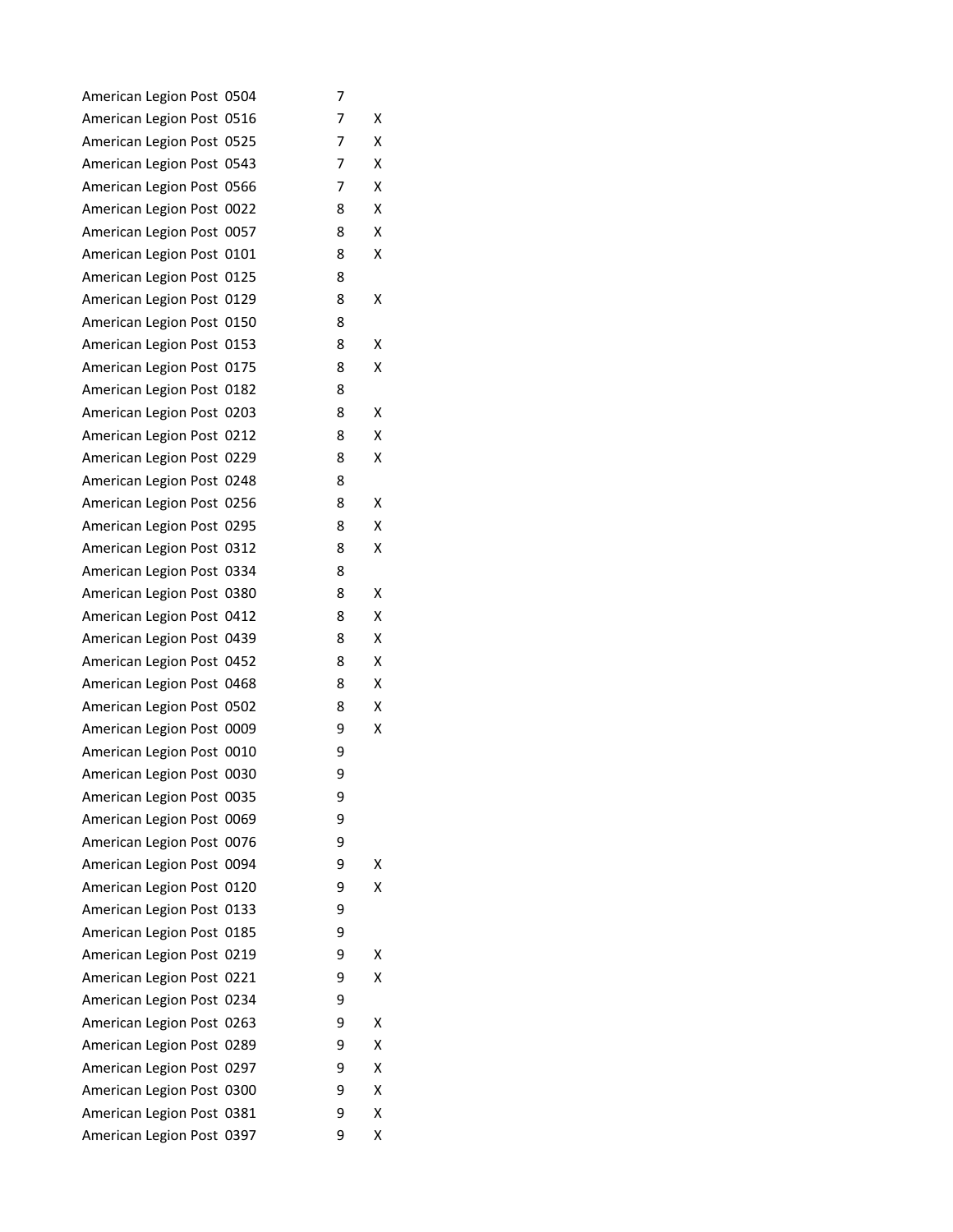| American Legion Post 0399 | 9  | Χ |
|---------------------------|----|---|
| American Legion Post 0411 | 9  |   |
| American Legion Post 0531 | 9  | x |
| American Legion Post 0018 | 10 |   |
| American Legion Post 0096 | 10 | Χ |
| American Legion Post 0098 | 10 | Χ |
| American Legion Post 0103 | 10 | Χ |
| American Legion Post 0104 | 10 | X |
| American Legion Post 0106 | 10 | x |
| American Legion Post 0110 | 10 |   |
| American Legion Post 0162 | 10 | х |
| American Legion Post 0165 | 10 |   |
| American Legion Post 0171 | 10 | x |
| American Legion Post 0211 | 10 |   |
| American Legion Post 0236 | 10 |   |
| American Legion Post 0239 | 10 | х |
| American Legion Post 0240 | 10 | x |
| American Legion Post 0245 | 10 |   |
| American Legion Post 0254 | 10 | Χ |
| American Legion Post 0273 | 10 | Χ |
| American Legion Post 0274 | 10 |   |
| American Legion Post 0348 | 10 | x |
| American Legion Post 0370 | 10 | Χ |
| American Legion Post 0383 | 10 | X |
| American Legion Post 0404 | 10 | Χ |
| American Legion Post 0416 | 10 | x |
| American Legion Post 0422 | 10 | X |
| American Legion Post 0443 | 10 | x |
| American Legion Post 0473 | 10 | x |
| American Legion Post 0554 | 10 | Χ |
| American Legion Post 0558 | 10 |   |
| American Legion Post 0003 | 11 | Χ |
| American Legion Post 0043 | 11 | х |
| American Legion Post 0062 | 11 | Χ |
| American Legion Post 0071 | 11 |   |
| American Legion Post 0074 | 11 | Χ |
| American Legion Post 0080 | 11 |   |
| American Legion Post 0082 | 11 | Χ |
| American Legion Post 0083 | 11 | x |
| American Legion Post 0115 | 11 | Χ |
| American Legion Post 0116 | 11 |   |
| American Legion Post 0131 | 11 | Χ |
| American Legion Post 0146 | 11 | Χ |
| American Legion Post 0244 | 11 | Χ |
| American Legion Post 0290 | 11 | X |
| American Legion Post 0299 | 11 | Χ |
| American Legion Post 0301 | 11 | Χ |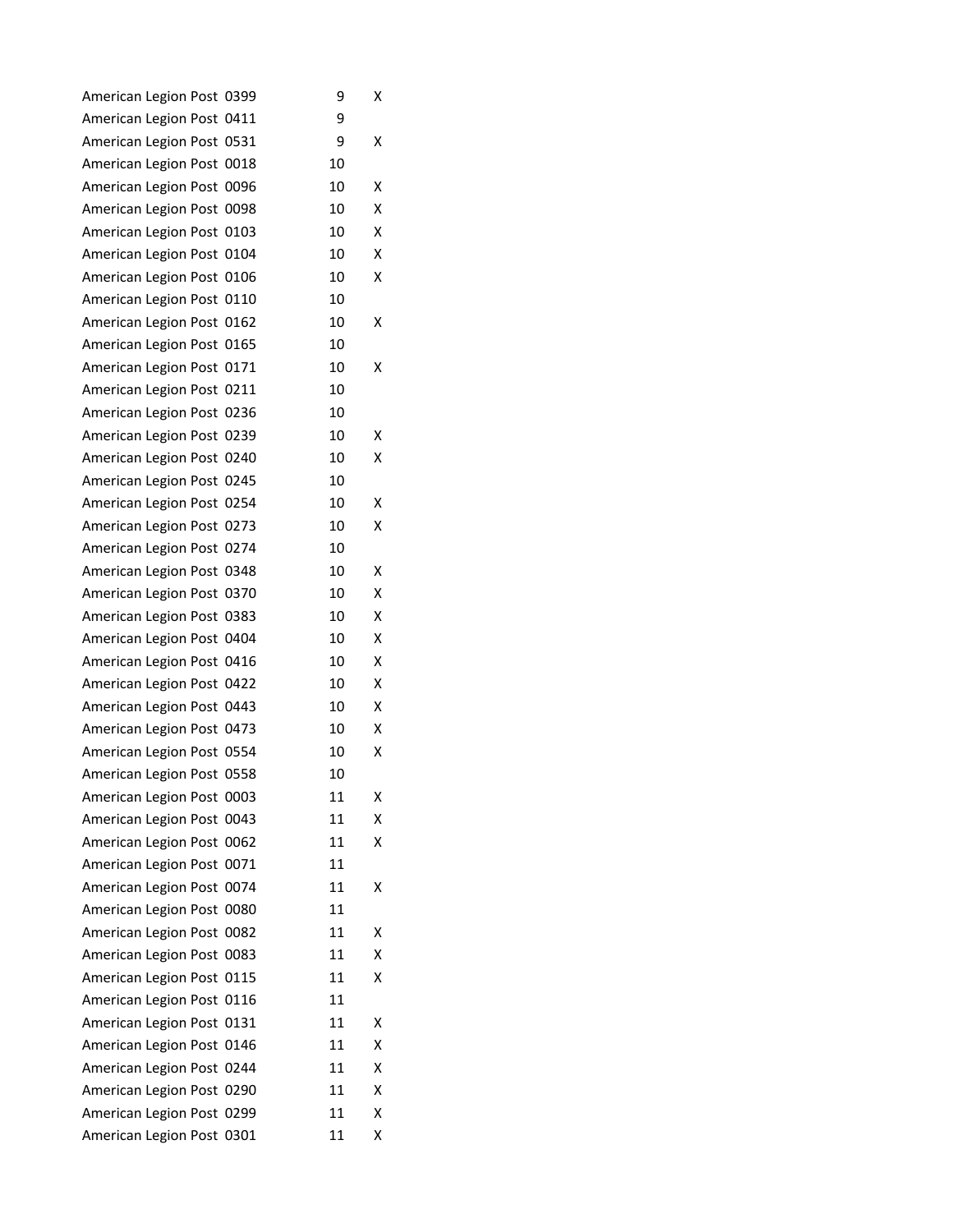| American Legion Post 0323 | 11 | Χ |
|---------------------------|----|---|
| American Legion Post 0340 | 11 | x |
| American Legion Post 0393 | 11 | x |
| American Legion Post 0438 | 11 | x |
| American Legion Post 0487 | 11 | Χ |
| American Legion Post 0540 | 11 | x |
| American Legion Post 0545 | 11 | x |
| American Legion Post 0559 | 11 | Χ |
| American Legion Post 0005 | 12 | x |
| American Legion Post 0011 | 12 | Χ |
| American Legion Post 0017 | 12 | x |
| American Legion Post 0021 | 12 | x |
| American Legion Post 0027 | 12 |   |
| American Legion Post 0041 | 12 | x |
| American Legion Post 0044 | 12 | Χ |
| American Legion Post 0050 | 12 | x |
| American Legion Post 0061 | 12 | x |
| American Legion Post 0087 | 12 | x |
| American Legion Post 0090 | 12 | x |
| American Legion Post 0092 | 12 | Χ |
| American Legion Post 0114 | 12 | x |
| American Legion Post 0144 | 12 | x |
| American Legion Post 0145 | 12 | x |
| American Legion Post 0168 | 12 |   |
| American Legion Post 0186 | 12 | х |
| American Legion Post 0218 | 12 | x |
| American Legion Post 0230 | 12 | Χ |
| American Legion Post 0291 | 12 | x |
| American Legion Post 0349 | 12 | x |
| American Legion Post 0363 | 12 | x |
| American Legion Post 0417 | 12 | Χ |
| American Legion Post 0444 | 12 | Χ |
| American Legion Post 0462 | 12 | х |
| American Legion Post 0494 | 12 | Χ |
| American Legion Post 0523 | 12 | x |
| American Legion Post 0562 | 12 | Χ |
| American Legion Post 0067 | 16 | Χ |
| American Legion Post 0173 | 16 | x |
| American Legion Post 0200 | 16 |   |
| American Legion Post 0217 | 16 |   |
| American Legion Post 0231 | 16 | х |
| American Legion Post 0232 | 16 |   |
| American Legion Post 0251 | 16 | х |
| American Legion Post 0285 | 16 |   |
| American Legion Post 0337 | 16 | х |
| American Legion Post 0364 | 16 | x |
| American Legion Post 0388 | 16 | х |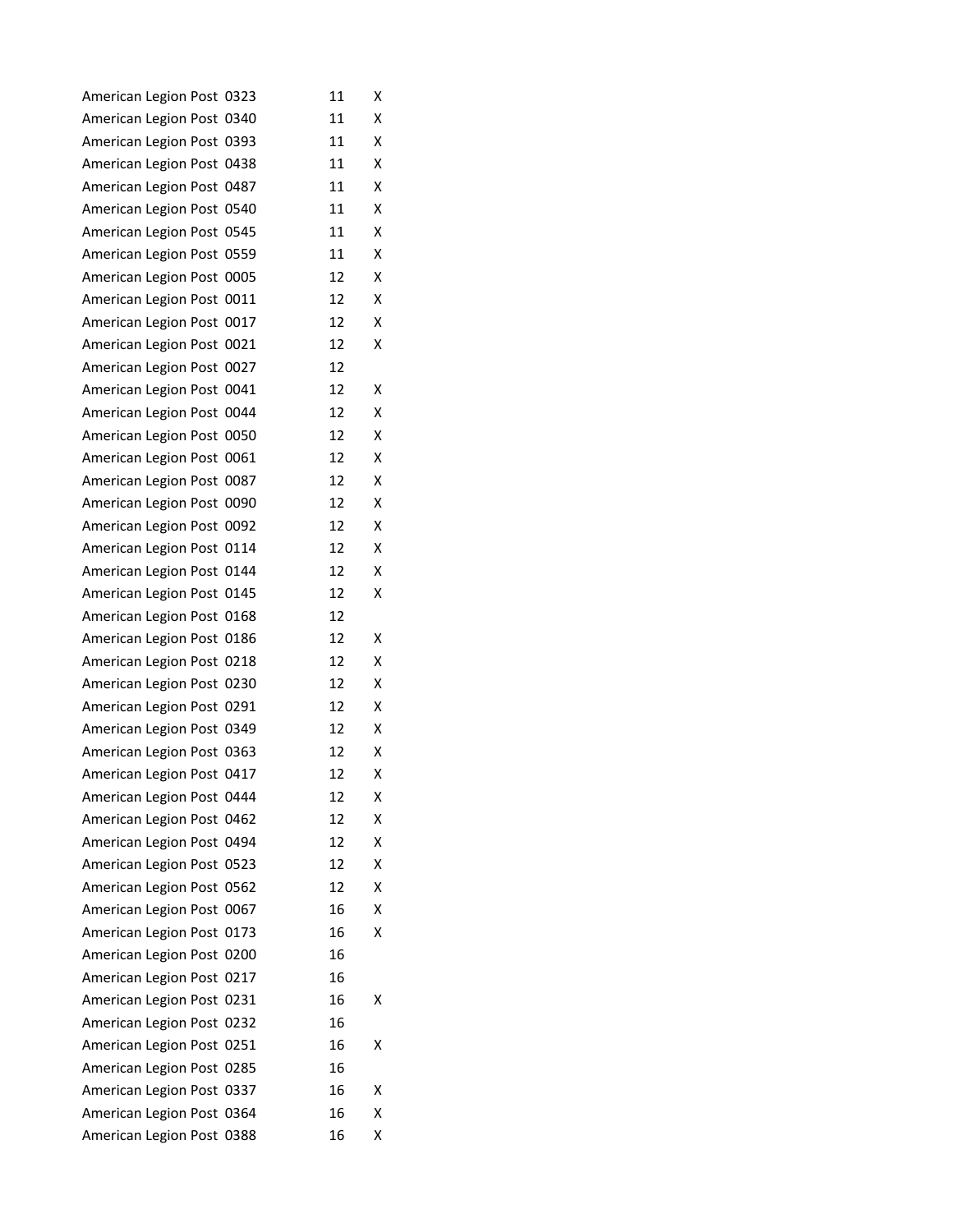| American Legion Post 0389 |      | 16 | Χ |
|---------------------------|------|----|---|
| American Legion Post 0396 |      | 16 |   |
| American Legion Post 0409 |      | 16 | Χ |
| American Legion Post 0426 |      | 16 | x |
| American Legion Post 0447 |      | 16 | Χ |
| American Legion Post 0472 |      | 16 | Χ |
| American Legion Post 0478 |      | 16 | x |
| American Legion Post 0014 |      | 18 | x |
| American Legion Post 0020 |      | 18 | x |
| American Legion Post 0024 |      | 18 | Χ |
| American Legion Post 0025 |      | 18 | Χ |
| American Legion Post 0063 |      | 18 | x |
| American Legion Post 0088 |      | 18 | x |
| American Legion Post 0108 |      | 18 | Χ |
| American Legion Post 0143 |      | 18 | x |
| American Legion Post 0149 |      | 18 |   |
| American Legion Post 0167 |      | 18 | x |
| American Legion Post 0172 |      | 18 | x |
| American Legion Post 0216 |      | 18 |   |
| American Legion Post 0224 |      | 18 | х |
| American Legion Post 0233 |      | 18 | x |
| American Legion Post 0253 |      | 18 | x |
| American Legion Post 0338 |      | 18 |   |
| American Legion Post 0339 |      | 18 | Χ |
| American Legion Post 0341 |      | 18 | x |
| American Legion Post 0346 |      | 18 | x |
| American Legion Post 0354 |      | 18 |   |
| American Legion Post 0374 |      | 18 | Χ |
| American Legion Post 0377 |      | 18 | x |
| American Legion Post 0065 |      | 19 |   |
| American Legion Post 0095 |      | 19 | Χ |
| American Legion Post 0121 |      | 19 |   |
| American Legion Post 0122 |      | 19 | х |
| American Legion Post 0159 |      | 19 | x |
| American Legion Post 0194 |      | 19 | x |
| American Legion Post 0198 |      | 19 |   |
| American Legion Post 0201 |      | 19 | Χ |
| American Legion Post 0226 |      | 19 | Χ |
| American Legion Post 0227 |      | 19 | Χ |
| American Legion Post      | 0228 | 19 | Χ |
| American Legion Post 0264 |      | 19 | Χ |
| American Legion Post 0281 |      | 19 | Χ |
| American Legion Post 0317 |      | 19 | Χ |
| American Legion Post 0350 |      | 19 | Χ |
| American Legion Post 0458 |      | 19 | Χ |
| American Legion Post 0463 |      | 19 |   |
| American Legion Post 0480 |      | 19 | х |